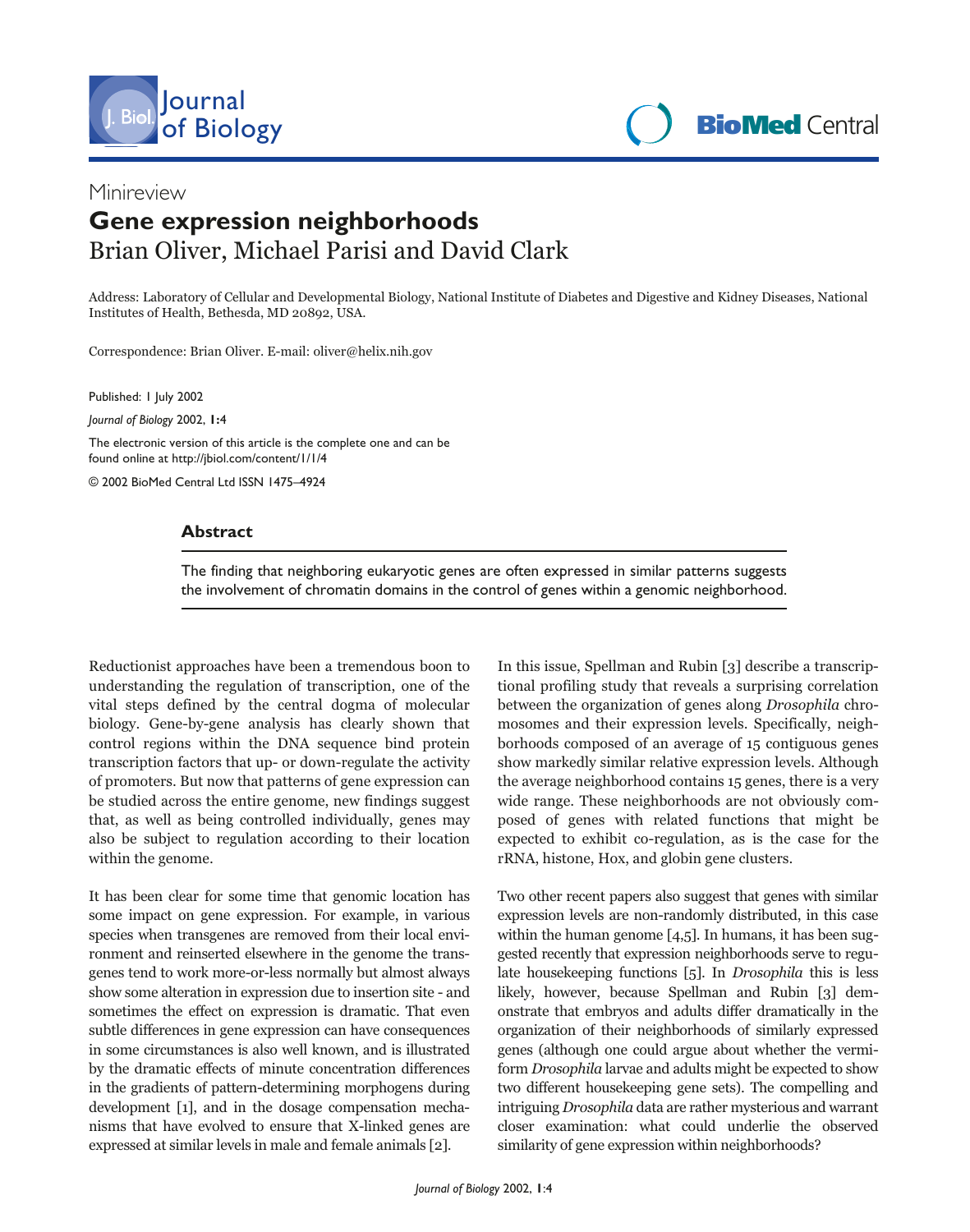Perhaps the simplest explanation is that co-regulation within an expression neighborhood may be due to incidental interactions between promoters and transcriptional enhancers (Figure 1a). In this model, transcription of one or more genes in a genomic cluster is regulated by the usual suspects (transcription factors) binding at the appropriate sites and activating nearby genes as well as the target gene - and the resulting inappropriate expression of genes other than the target is tolerated because it has little biological effect. If this is the case then, if sites that bind strong transcriptional activators, such as the yeast protein GAL4, were seeded in the *Drosophila* genome they should create new neighborhoods. Transcription factors have a limited range of effect [6], so if strong activators are responsible one might expect to see a steep fall-off in the effects of a given factor with distance from its core binding site (Figure 1a). But the data presented by Spellman and Rubin [3] suggest that in fact the pattern of gene expression within a neighborhood is essentially a 'square wave' (as shown in Figure 1b).

Spellman and Rubin [3] therefore favor a structural chromatin domain model (Figure 1b), involving the opening of the chromatin of an entire neighborhood as a result of activation of a target gene within the neighborhood. The creation of a domain of open chromatin structure would, it is argued [3], increase the availability of the promoters and enhancers of all the genes in the neighborhood to the transcriptional machinery, leading to correlated increases in expression. Such a domain could be delimited by boundary elements or insulators, accounting for the square wave profile (Figure 1b). A problem with this model is that increased chromatin accessibility is just as likely to facilitate the binding of repressors as activators, with the result that some genes would be up-regulated and some down-regulated. This is not consistent with neighborhoods of co-regulation. But if increased accessibility primarily affects basal (that is, non-activated) expression, there could be a general increase in transcription of all the genes in the neighborhood. Indeed, modification of the chromatin of the male X chromosome in *Drosophila* results in global up-regulation of gene expression [2], as does depleting histones from yeast [7]. And if neighborhoods influence all genes within them and not just those that evolved so as to be regulated within a particular neighborhood - then inserted transgenes that land in a neighborhood should come under neighborhood control, and chromosome deletions and inversions should alter the extent of particular neighborhoods.

Spellman and Rubin [3] tested a short list of known chromosomal structures to look for correlations with expression neighborhoods. The cytology of Drosophila chromosomes and chromosome puffs has long suggested that the chromosome is divided into loop domains with differing degrees of compaction. Indeed, heterochromatin and euchromatin were recognized long before we knew that



#### **Figure 1**

Models to account for gene expression neighborhoods. Several models (or combinations of models) could account for the observed phenomenon of gene expression neighborhoods. **(a)** Incidental regulation. A transcription factor (green oval) binds at a target gene (green arrow) and incidentally up-regulates neighboring genes. In this model, the level of expression of neighboring genes is determined by proximity to the target gene and is expected to decrease with distance from the target gene (the green line at the top of each panel indicates the gene expression profile across the neighborhood). **(b)** A structural domain model. A discrete 'open' chromatin domain is created as a result of activation of a target gene within the domain. Flanking boundary or insulator elements (yellow ovals) define the neighborhood and the limits of the open chromatin domain. (Note the 'square wave' expression profile.) **(c)** Expression neighborhoods in three-dimensional space. In this model, activation of a target gene results in its recruitment to a specific nuclear location. This would necessarily involve the co-recruitment of neighboring genes. The particular subnuclear location exposes the neighborhood to increased concentrations of components of the transcriptional machinery (the image shows two segments of chromatin with two neighborhoods in the vicinity of a (green) nuclear body).